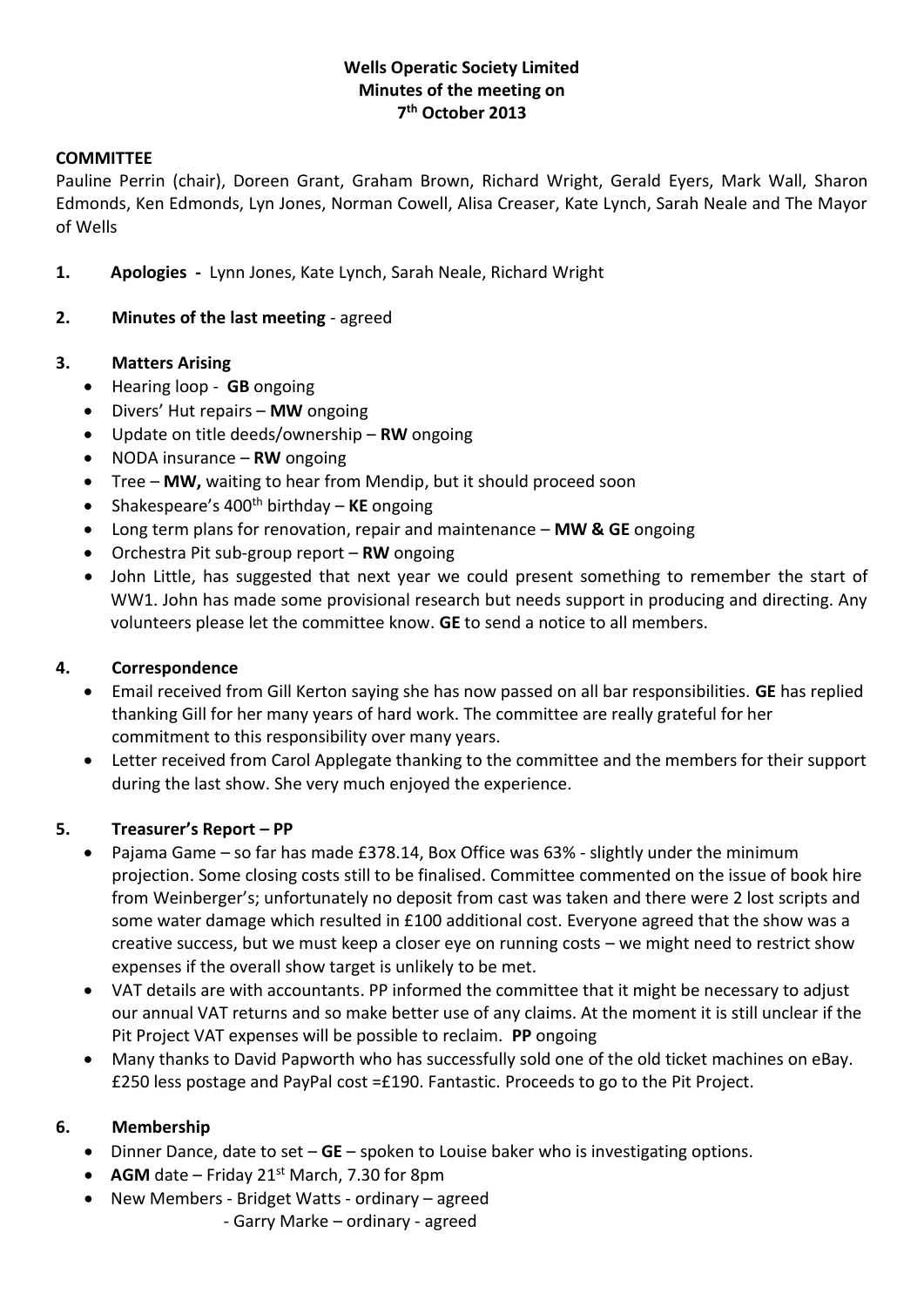# **7. Publicity**

Rumours – all on track - fliers, banner, billboards and newspaper adverts

# **8. Theatre Renovations**

- MW has cleared the gutters and central gully from leaves etc. The cast iron guttering on the church yard side plus the workshop side will need replacing soon.
- The roof over the lighting box particularly the tiles are degrading and will need replacing in the next 2-4 years.
- The flat roof over the dock doors is also in need of repair.
- **MW** will itemise these repairs and ask the committee to gain 3 quotations. We all recognise that the potential conflict of interests between MW's business and the Theatre Charity status. Nobody, especially MW wants to contravene any regulations.
- Solar Panels were again discussed. **NC** to investigate
- Box Office cupboard now has a light thanks to Angelo. PP

## **9. Production/Trifold/Hire**

There are now a number of mid-week, daytime classes using the rehearsal room. **GE**

- **September 11th – 14th 2013**  *Pajama Game* very good. Everyone was really impressed with the whole show. A huge effort from all, Thanks and congratulations to Alan, Sheila and the whole team.
- **October 23rd – 26th 2013** *Rumours* by Neil Simon **DG -** Directing**, MW –** Set Design, **Georgia Wall** Stage Manager, **Bill Hayward** - Lighting & Sound, **Sophie and Emma Longley** - Props, **Tina Eyers** – Prompt, Budget set, Ticket price – **£9, £7**. Rehearsal schedule - **agreed**
- **December 14th – 21st 2013** *Goldilocks and the Three Bears* **– SE -** Directing**, Nick Barlow** MD**, Vicky Orman -** Producer**, Charlie Watkins** - SM**, Sarah Briton** - Costume, **Various Cast** - Adult Choreography, **Ella Upham** - Children's choreographer, **GB** - Lighting, **Adrian Mitchell** - Sound, **FB** - Prompt, **Lesley Ricketts** - Props, Budget – **set**, Ticket price – **£10, £7**, Rehearsal schedule – **agreed**
- **March 26th – 29th 2014** *Stepping Out* Director **GE**, Assistant Director **Tina Eyers**, ? **-** Set Design, **?** - Stage Manager, **?** - Lighting & Sound, **?** - Props, **?** – Prompt, Budget - To be agreed, Ticket price – **£10 & £8,** Rehearsal schedule - **agreed**
- **May 19th – 24th 2014 –** *Into the Woods* **Lois Harbinson –** Directing, **GB** Producing**, Sheila Ross -** MD, **Catherine Tucker –** SM, **SN** - Choreography, **Louise Baker** - Costumes**, GB** - Lighting**, Pete Ross** - Sound**, Emma Longley** - Props**,** Budget – TBA, Ticket Price – TBA, Rehearsal schedule - TBA
- **September 24th - 27th 2014** Play or musical? Any volunteers?
- **December 13th - 20th 2014** Pantomime? Any volunteers?
- **March 2015** a play any volunteers?
- **May 2015** *- Spend Spend Spend,* **Brian Epps –** Directing, **?** Producing**, Sheila Ross -** MD,**? –** SM, Kim Fisher has volunteered - Choreography, **?-** Costumes**,?** - Lighting**, GB** - Sound**, ?** - Props**,** Budget – TBA, Ticket Price – TBA, Rehearsal schedule – TBA
- **May 2016 – Ken Edmonds** has suggested that we consider *Kiss Me Kate* as this is the 400th year after Shakespeare's death. Other Shakespeare productions might also be considered for this year. **Ongoing.**

### **10. Training - ntr**

### **11. Show Reviews**

- The Private Ear the Public Eye, Bath Theatre Royal GE excellent, funny, fast moving and an interesting creative set change – amazing.
- Henry the VI part 1, Bath Theatre Royal GE excellent, simple staging and ensemble percussion. Very creative and atmospheric.